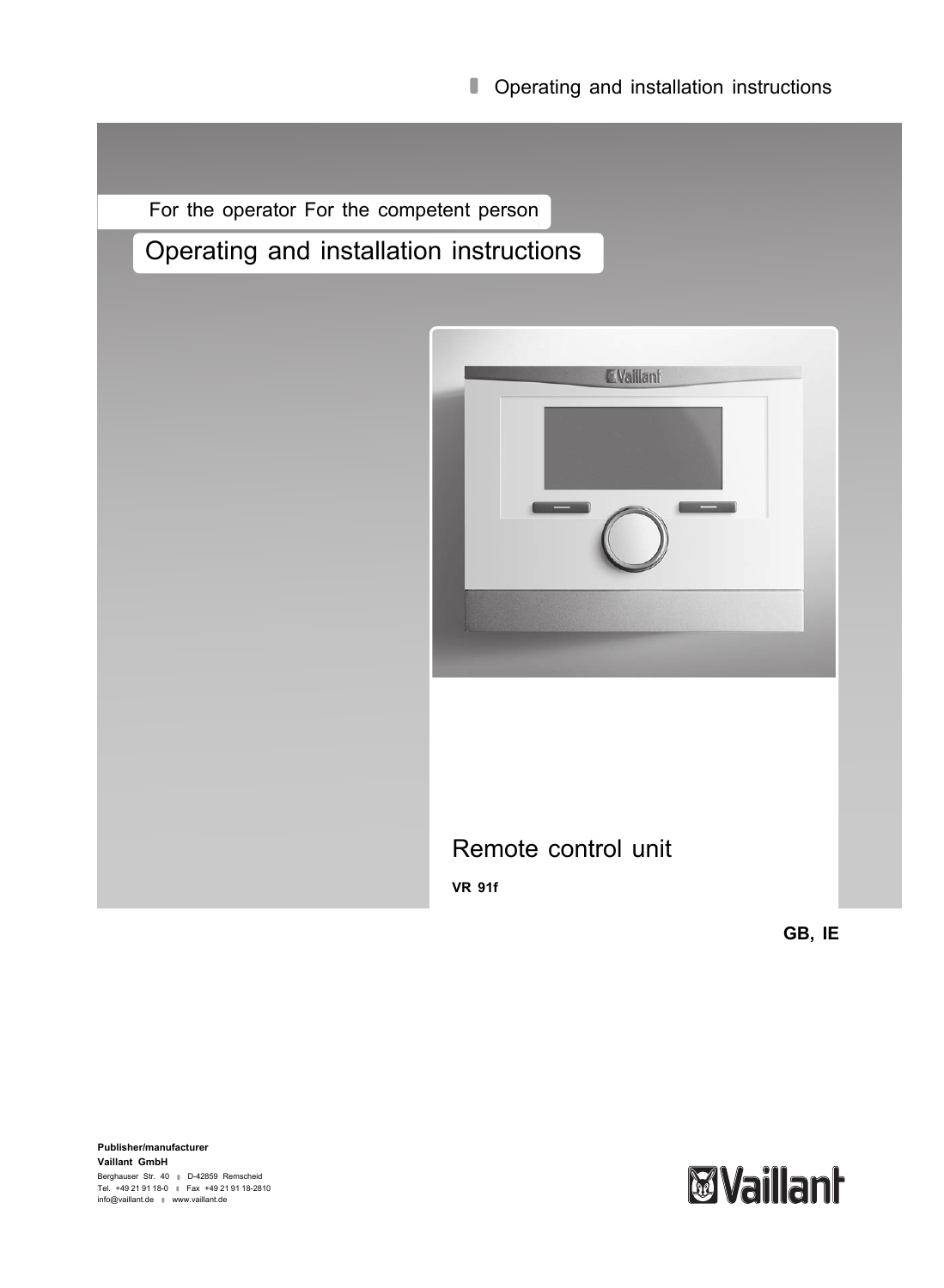# **Contents**

# **Contents**

| 1            | 3                                    |
|--------------|--------------------------------------|
| 1.1          | For the operator<br>3                |
| 1.2          | General safety information for       |
|              | 3                                    |
| 1.3          | Recycling and disposal<br>4          |
| 1.4          | For the competent person<br>4        |
| 1.5          | General safety information for       |
|              | the competent person<br>5            |
| $\mathbf{2}$ | For the operator<br>6                |
| 2.1          | Notes on the documentation<br>6      |
| 2.2          | Product description<br>6             |
| 2.3          | 7                                    |
| 2.4          | Operating and display functions<br>7 |
| 2.5          | Service message<br>8                 |
| 2.6          | Fault message<br>8                   |
| 2.7          | Troubleshooting<br>8                 |
| 2.8          | 8                                    |
| 2.9          | Changing the batteries<br>8          |
| 2.10         | 9<br>Decommissioning                 |
| 2.11         | Recycling and disposal<br>9          |
| 2.12         | Guarantee and customer               |
|              | 9                                    |
| 3            | For the competent person<br>9        |
| 3.1          | Notes on the documentation<br>9      |
| 3.2          | 10                                   |
| 3.3          | 12                                   |
| 3.4          | Handing over to the operator<br>12   |
| 3.5          | 12                                   |
| 3.6          | Operating and display                |
|              | 13                                   |
| 3.7          | Fault messages and faults<br>14      |
| 3.8          | Decommissioning<br>14                |
| 3.9          | 14<br>Customer service               |
| 3.10         | Technical data<br>14                 |
|              |                                      |
| A            | For the operator<br>15               |
|              |                                      |
| A.1          | 15<br>Operating modes                |
| A.2          | Operating levels<br>15               |
| A.3          | 17<br>Troubleshooting                |

| <b>B</b> | For the competent person  18 |  |
|----------|------------------------------|--|
|          |                              |  |
|          |                              |  |
|          |                              |  |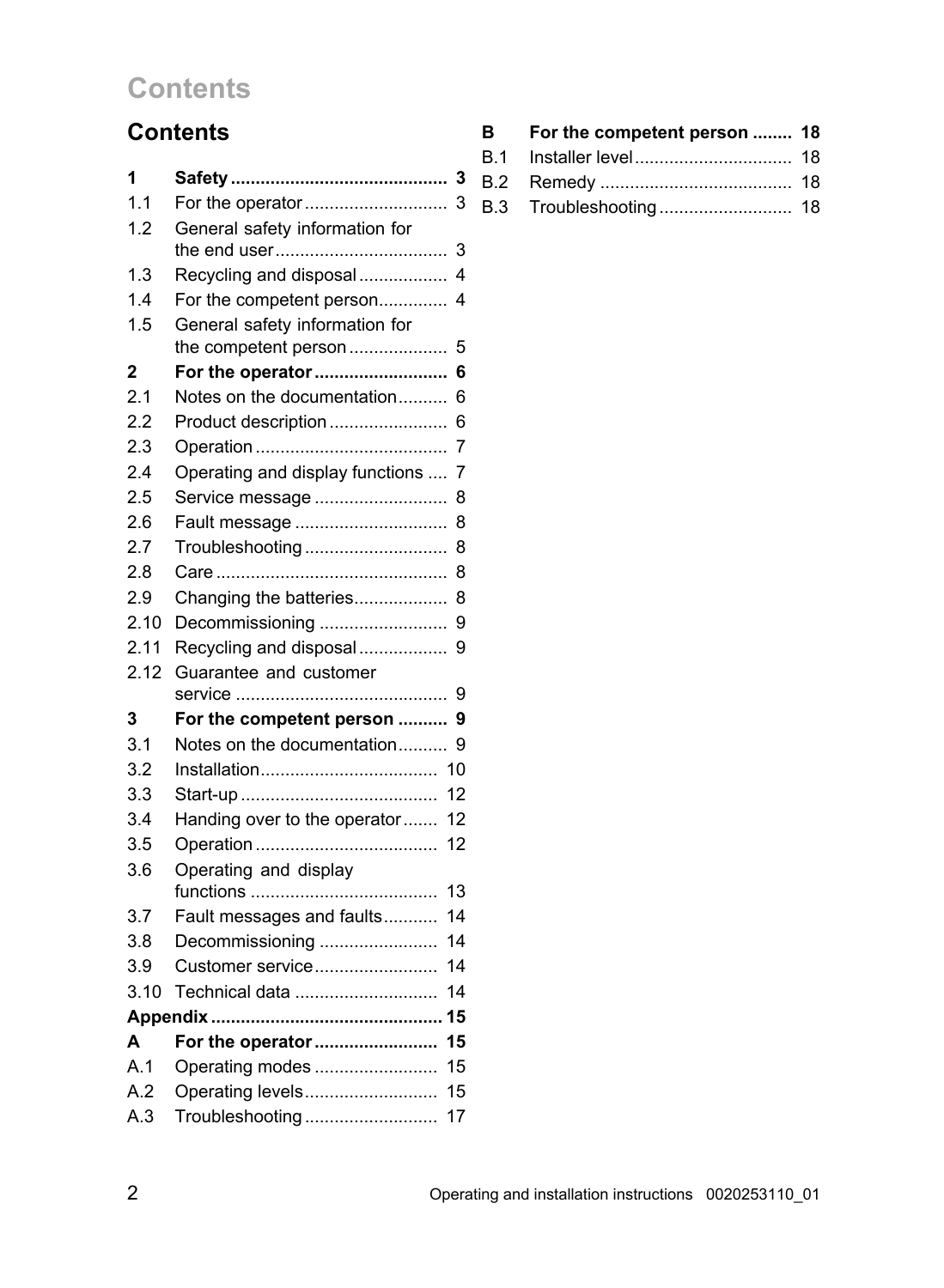# **1 Safety**

# **1.1 For the operator**

## **1.1.1 Intended use**

In the event of inappropriate or improper use, damage to the product and other property may arise.

The product enables a zone to be controlled remotely via an eBUS interface.

The wireless remote control must be installed in a location that has sufficient reception. The radio remote control is not intended to be portable.

The following components are required for operation:

 $-$  VRC 700f

Intended use includes the following:

- observance of the operating instructions included for the product and any other system components
- compliance with all inspection and maintenance conditions listed in the instructions.

This product can be used by children aged from 8 years and above and persons with reduced physical, sensory or mental capabilities or lack of experience and knowledge if they have been given supervision or instruction concerning

use of the product in a safe way and understand the hazards involved. Children must not play with the product. Cleaning and user maintenance work must not be carried out by children unless they are supervised.

Any other use that is not specified in these instructions, or use beyond that specified in this document shall be considered improper use. Any direct commercial or industrial use is also deemed to be improper.

### **Caution.**

Improper use of any kind is prohibited.

### **1.2 General safety information for the end user**

### **1.2.1 Danger caused by improper operation**

Improper operation may present a danger to you and others, and cause material damage.

- ▶ Carefully read the enclosed instructions and all other applicable documents, particularly the "Safety" section and the warnings.
- $\triangleright$  Only carry out the activities for which instructions are provided in these operating instructions.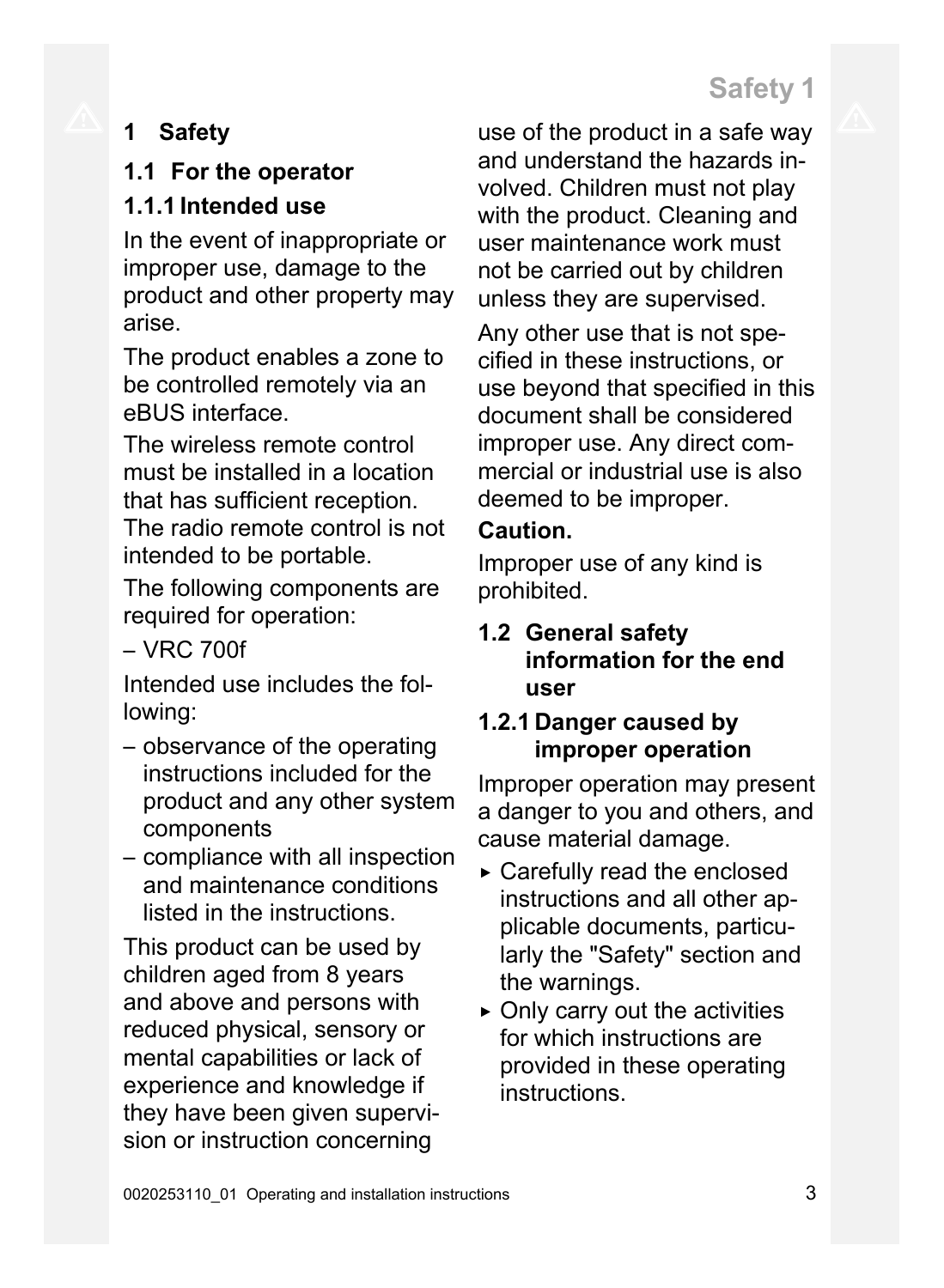# **1 Safety**

### **1.2.2 Risk of injury caused by batteries**

If the batteries are recharged contrary to instructions, there is a risk of serious personal injury.

 $\triangleright$  Do not recharge the batteries.

# **1.2.3 Risk of material damage**

▶ Do not short-circuit the connection contacts in the product's battery compartment.

### **1.2.4 Risk of material damage caused by acid**

- $\triangleright$  Remove any dead batteries from the product and dispose of these properly.
- $\triangleright$  Remove the batteries if you intend to store the product and not use it for an extended period.

# **1.3 Recycling and disposal**

 $\triangleright$  The competent person who installed your product is responsible for the disposal of the packaging.

 $\mathbb{A}$  If the product is labelled with this mark:

- $\blacktriangleright$  In this case, do not dispose of the product with the household waste.
- $\blacktriangleright$  Instead, hand in the product to a collection centre for waste electronic or electrical equipment.

 $\overline{\mathbb{X}}$  If the product contains batteries that are labelled with this mark, these batteries may contain substances that are hazardous to human health and the environment.

 $\triangleright$  In this case, dispose of the batteries at a collection point for batteries.

### **1.4 For the competent person**

# **1.4.1 Intended use**

In the event of inappropriate or improper use, damage to the product and other property may arise.

The product enables a zone to be controlled remotely via an eBUS interface.

The wireless remote control must be installed in a location that has sufficient reception. The radio remote control is not intended to be portable.

The following components are required for operation:

– VRC 700f

Intended use includes the following:

– observance of accompanying operating, installation and servicing instructions for the product and any other system components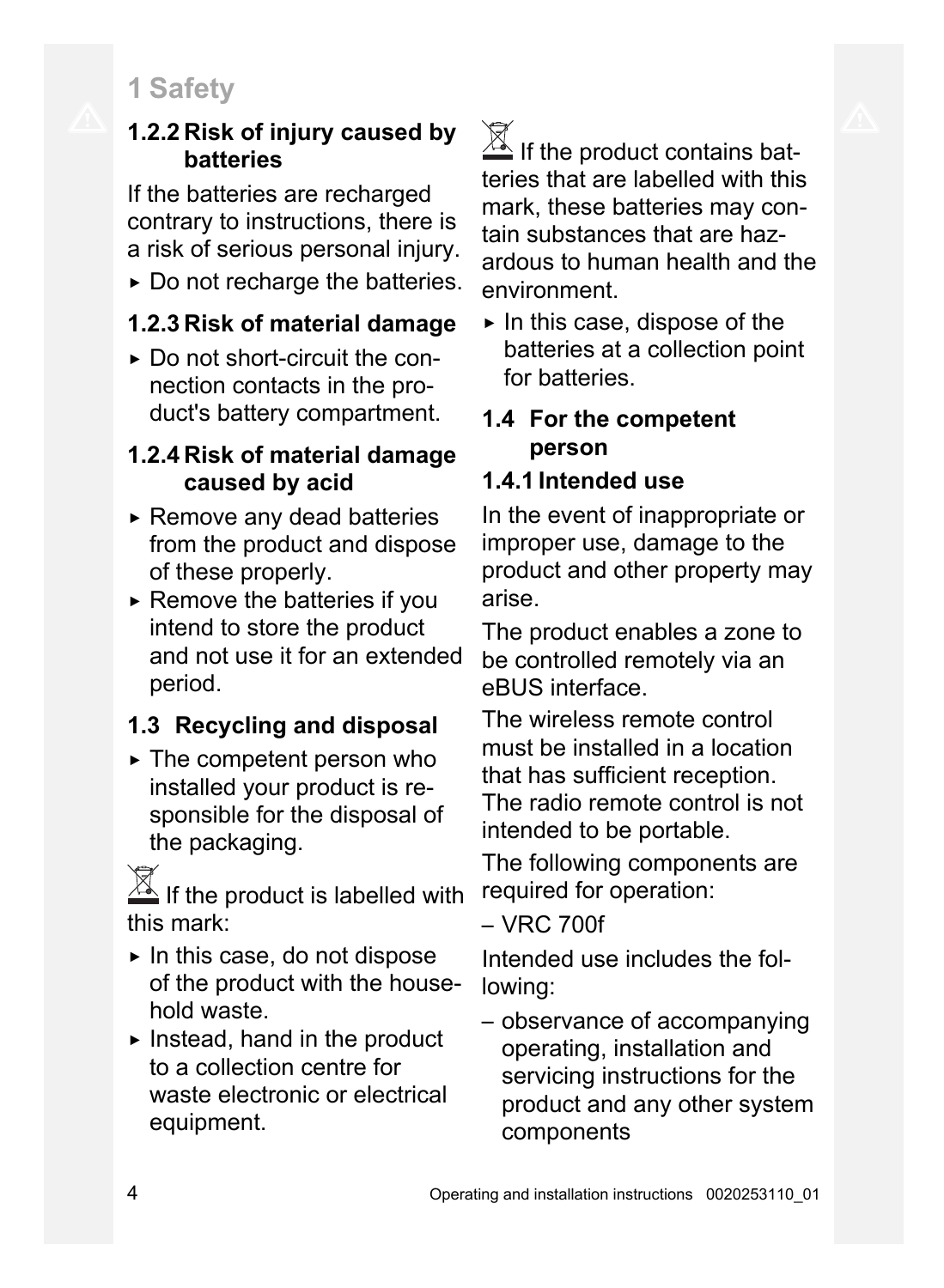

- installing and fitting the product in accordance with the product and system approval
- compliance with all inspection and maintenance conditions listed in the instructions.

Intended use also covers installation in accordance with the IP class.

Any other use that is not specified in these instructions, or use beyond that specified in this document shall be considered improper use. Any direct commercial or industrial use is also deemed to be improper.

### **Caution.**

Improper use of any kind is prohibited.

**1.5 General safety information for the competent person**

### **1.5.1 Risk caused by inadequate qualifications**

The following work must only be carried out by competent persons who are sufficiently qualified to do so:

- Set-up
- Disassembly
- Installation
- Start-up
- Maintenance
- Repair
- Decommissioning
- $\triangleright$  Observe all instructions that are included with the product.
- ▶ Proceed in accordance with the current state of technology.
- ▶ Observe all applicable directives, standards, laws and other regulations.
- **1.5.2 Requirements for lines**
- ▶ Use standard commercial lines for the wiring.
	- Minimum cross-section:  $≥ 0.75$  mm<sup>2</sup>
	- Maximum line length: ≤ 125 m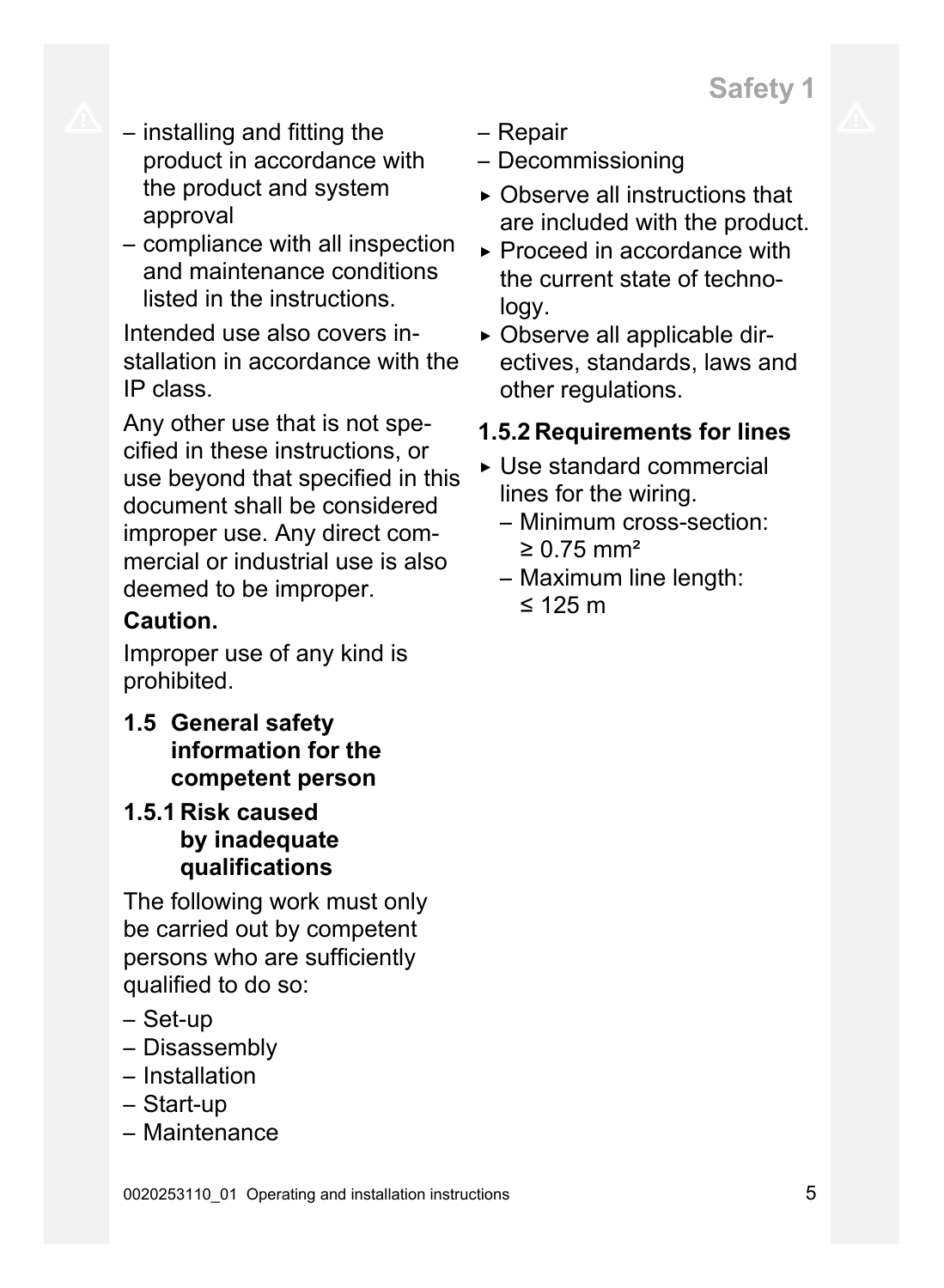# **2 For the operator**

### **2 For the operator**

### **2.1 Notes on the documentation**

### **2.1.1 Observing other applicable documents**

▶ You must observe all operating instructions enclosed with the system components.

### **2.1.2 Storing documents**

 $\triangleright$  Keep this manual and all other applicable documents safe for future use.

### **2.1.3 Validity of the instructions**

These instructions apply only to:

### **VR 91f** – **article number**

**Great Britain** 0020231566

# **2.1.4 Nomenclature**

The following terms are used for simplification:

- Control: This refers to the **VRC 700f/4** radio control.
- Remote control: This refers to the **VR 91f** remote control.
- Outdoor temperature sensor: This refers to the wireless outdoor temperature sensor.

### **2.2 Product description**

### **2.2.1 Design of the product**



#### 6 Rotary knob

### **2.2.2 Main function**

The remote control sends data, such as the current room temperature, to the radio receiver unit. The remote control receives data from the radio receiver unit that you can read on the display. On the remote control you can, for example, set the operating mode, the time periods or the temperature.

### **2.2.3 Preventing malfunctions**

- $\blacktriangleright$  Ensure that the room air can circulate freely around the remote control, and that the remote control is not covered by furniture, curtains or other objects.
- ▶ Ensure that all radiator valves in the room where the remote control is fitted are fully open.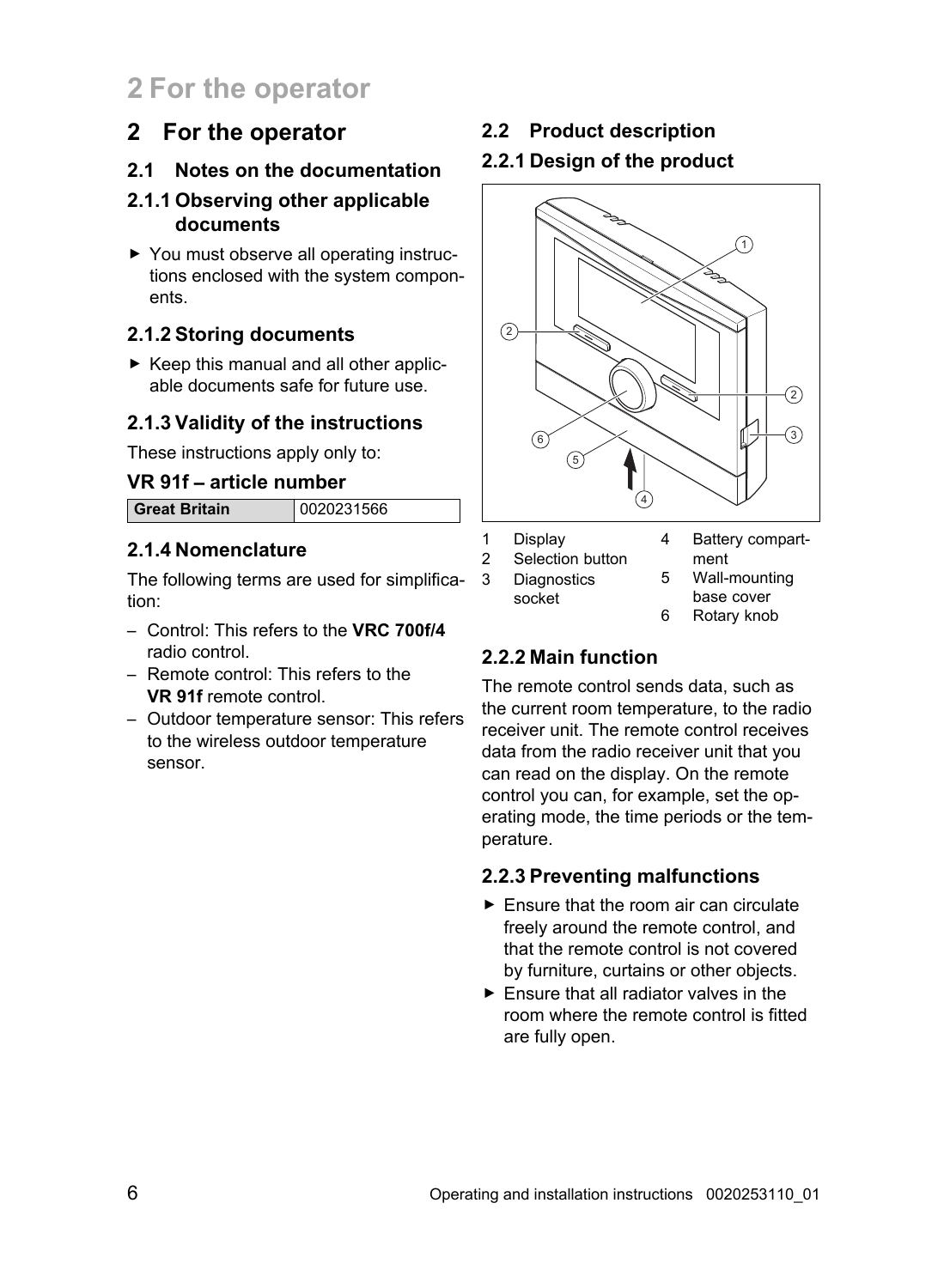### **2.2.4 Identification plate**

The data plate is located on the rear of the remote control underneath the unit mounting bracket.

The identification plate contains the following information:

| Information on the<br>identification plate | <b>Meaning</b>                                                           |
|--------------------------------------------|--------------------------------------------------------------------------|
| Serial number                              | for identification:<br>7th to 16th digits<br>= product article<br>number |
| <b>VR 91f</b>                              | Product designation                                                      |
|                                            | Operating voltage                                                        |
| mA                                         | Current consumption                                                      |
|                                            | Read the instructions                                                    |
| LR <sub>06</sub>                           | Battery type designa-<br>tion                                            |
| T60                                        | Max. permitted envir-<br>onmental temperat-<br>ure: 0 to 60 $^{\circ}$ C |

### **2.2.5 Serial number**

You can call up the serial number to the display under **Menu** → **Information** → **Serial number**. The 10-digit article number is located in the second line.

### **2.2.6 CE marking**

 $\epsilon$ The CE mark shows that the products comply with the basic requirements of the applicable guidelines as stated on the data plate.

The manufacturer hereby declares that the type of radio equipment that is described in these instructions complies with Directive 2014/53/EU. The complete text of the EU declaration of conformity can be viewed at the manufacturer's site.

### **2.3 Operation**

You can only operate the remote control in combination with the **VRC 700f** control. This means that it is necessary to read the operating instructions for the **VRC 700f** control.

The operating instructions for the controller will provide you with

- Information on the operating structure.
- Information on the operating concept with examples.
- A detailed description of the operating and display functions that the remote control unit also has.

### **2.4 Operating and display functions**

Operating modes  $($   $\rightarrow$  Page 15)

Operating levels  $($   $\rightarrow$  Page 15)

The path details given at the start of each function description indicate how you reach this function in the menu structure.

### **2.4.1 Reading the reception strength**

#### **Menu** → **Information** → **System status** → **Signal strength**

- You can use this function to read how strong the radio link between the radio receiver unit and the remote control is.
- 4: The radio link is within the acceptable range. If the reception strength is < 4, the radio link is not stable.
- 10: The radio link is highly stable.

### **2.4.2 Reading the battery status**

#### **Menu** → **Information** → **System status** → **Battery status**

- You can use this function to read the battery's state of charge.
- **OK**: The battery has sufficient charge.
- **Critical**: The battery is almost flat.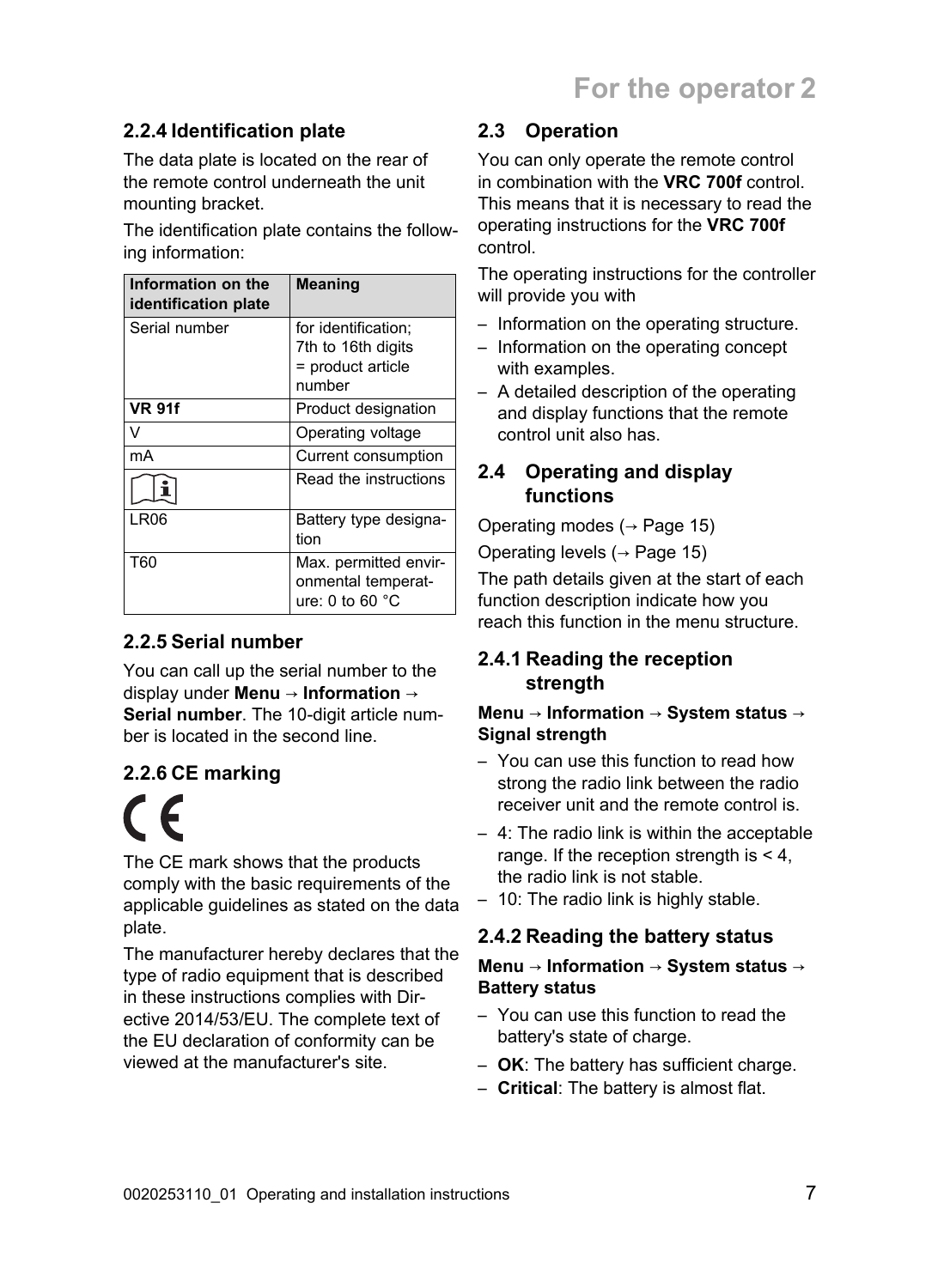# **2 For the operator**

### **2.5 Service message**

If maintenance is required, the text **Maintenance** and the *s* symbol appear in the remote control unit display.

You can read the specific maintenance messages on the controller display and find out which measures you need to take from the controller operating instructions.

### **2.6 Fault message**

If a fault occurs in the heating installation,  $\Phi$  will appear in the display together with a fault message. The competent person must clear or rectify the fault in the heating installation, otherwise it could cause material damage or make the heating installation malfunction.

▶ Inform a competent person.

### **2.7 Troubleshooting**

Troubleshooting faults  $(→$  Appendix A.3)

### **2.8 Care**

### **2.8.1 Caring for the product**

### **Caution.**

**Risk of material damage caused by unsuitable cleaning agents.**

- ▶ Do not use sprays, scouring agents, detergents, solvents or cleaning agents that contain chlorine.
- $\triangleright$  Clean the casing with a damp cloth and a little solvent-free soap.

### **2.9 Changing the batteries**



1. Remove the remote control from the unit mounting bracket as shown in the figure.



- 2. Open the battery compartment as shown in the figure.
- 3. Always change all the batteries at the same time.
	- Only use LR06 batteries
	- Do not use rechargeable batteries
	- Do not combine the batteries with other battery types
	- Do not combine new and used batteries
- 4. Insert the batteries, making sure that the poles are the right way round.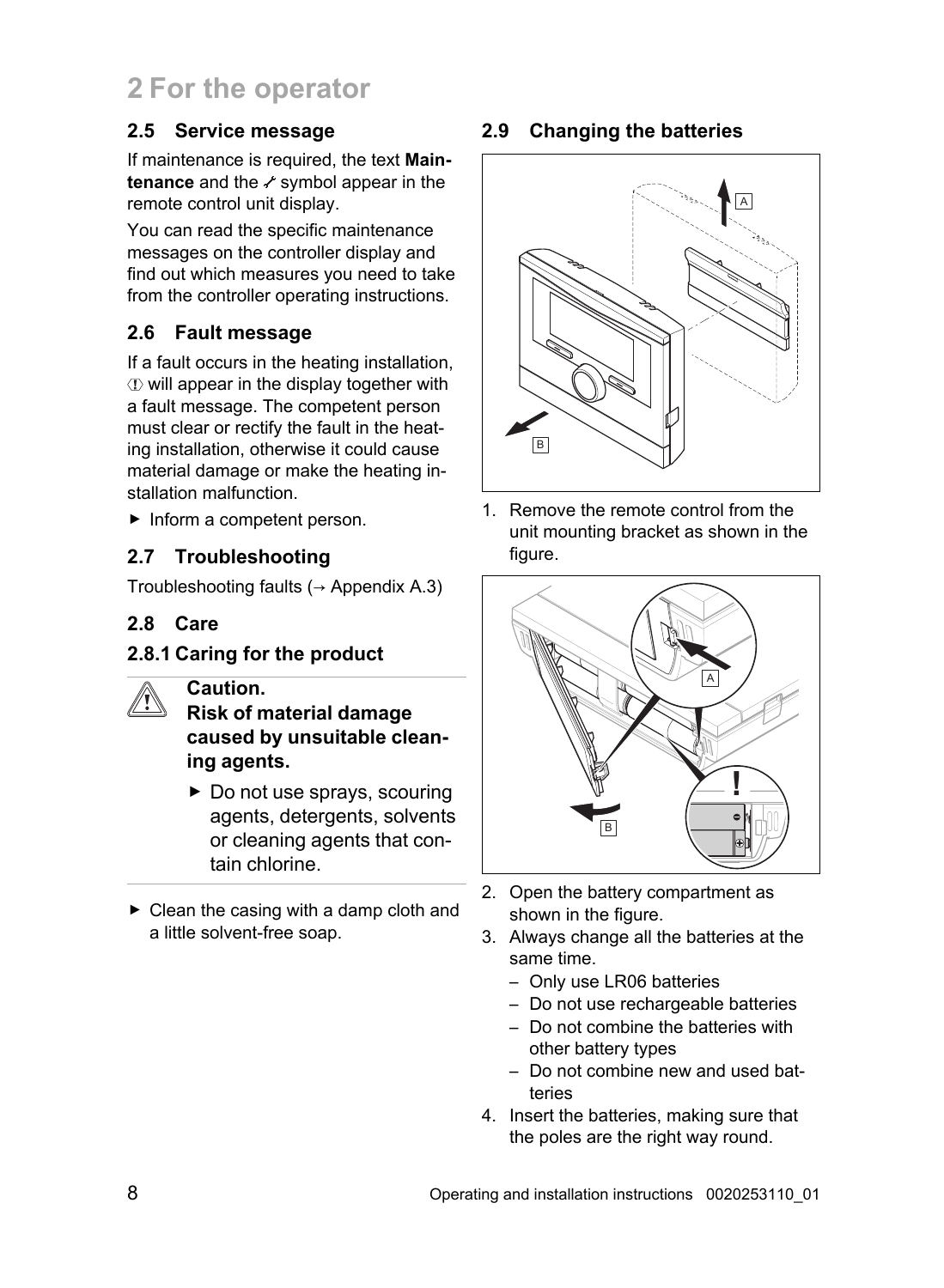- 5. Do not short-circuit the connection contacts.
- 6. Close the battery compartment.



7. Clip the remote control into the unit mounting bracket as shown in the figure, making sure that it clicks into place.

#### **2.10 Decommissioning**

#### **2.10.1 Decommissioning the product**

If you want to replace or remove the product, you must decommission the heating installation.

- ▶ This work should be carried out by a competent person.
- $\blacktriangleright$  Remove the batteries if you intend to store the product and not use it for an extended period.

### **2.11 Recycling and disposal**

 $\blacktriangleright$  The competent person who installed your product is responsible for the disposal of the packaging.

If the product is labelled with this mark:

▶ In this case, do not dispose of the product with the household waste.  $\blacktriangleright$  Instead, hand in the product to a collection centre for waste electronic or electrical equipment.

 $\sqrt{a}$  If the product contains batteries that are labelled with this mark, these batteries may contain substances that are hazardous to human health and the environment.

 $\blacktriangleright$  In this case, dispose of the batteries at a collection point for batteries.

### **2.12 Guarantee and customer service**

#### **2.12.1 Guarantee**

We only grant a Vaillant manufacturers warranty if a suitably qualified engineer has installed the system in accordance with Vaillant instructions. The system owner will be granted a warranty in accordance with the Vaillant terms and conditions. All requests for work during the guarantee period must be made to Vaillant Service Solutions.

#### **2.12.2 Customer service**

To ensure regular servicing, it is strongly recommended that arrangements are made for a Maintenance Agreement. Please contact Vaillant Service Solutions for further details:

Telephone: 0330 100 3461

### **3 For the competent person**

### **3.1 Notes on the documentation**

### **3.1.1 Observing other applicable documents**

▶ You must observe all the operating and installation instructions included with the system components.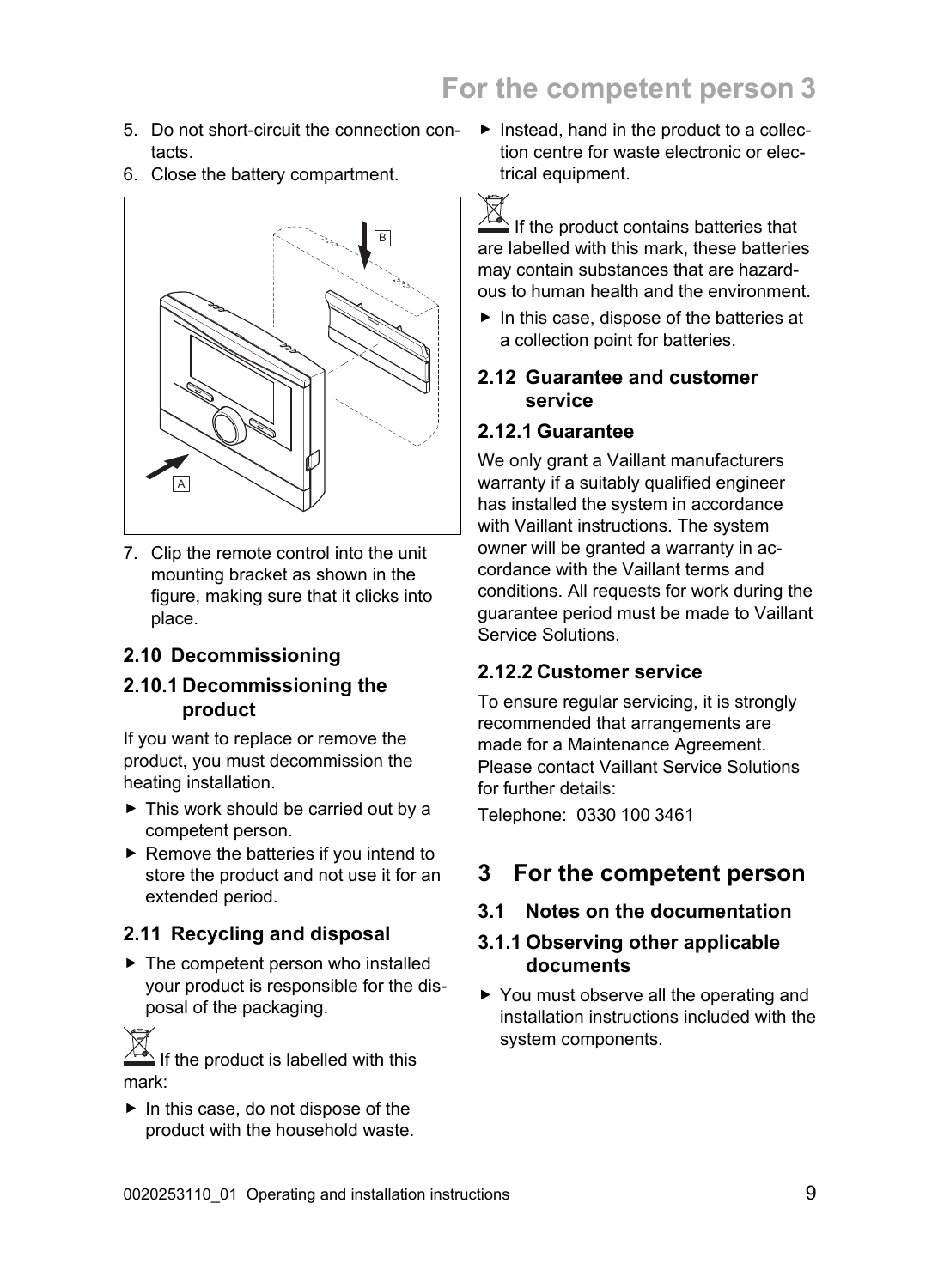### **3.1.2 Storing documents**

▶ Pass these instructions and all other applicable documents on to the system operator.

### **3.1.3 Validity of the instructions**

These instructions apply only to:

### **VR 91f** – **article number**

| <b>Great Britain</b> | 0020231566 |
|----------------------|------------|

### **3.2 Installation**

**3.2.1 Checking the scope of delivery**

| ity | <b>Quant- Contents</b>                           |
|-----|--------------------------------------------------|
|     | Remote control unit                              |
|     | Fastening material (2 bolts and 2<br>wall plugs) |
|     | Batteries, LR06                                  |
|     | Documentation                                    |

### **3.2.2 Requirements for determining the reception strength of the remote control**

- The set-up and installation of all system components and the radio receiver unit (except for the control and the outdoor temperature sensor) is complete.
- The power supply for the entire system is switched on.
- The system components are switched on.

### **3.2.3 Installing the remote control**

### **Determining the installation site of the remote control in the building**

- 1. Choose an installation site that meets the following requirements.
	- Interior wall of the main living room
	- Installation height: 1.5 m
	- not in direct sunlight
	- not affected by heat sources

### **Determining the reception strength of the remote control at the chosen installation site**

- 2. Observe all the points listed in "Requirements for determining the reception strength of the remote control (→ Page 10)".
- 3. Stand next to the radio receiver unit.



- 4. Open the remote control's battery compartment as shown in the figure.
- 5. Insert the batteries, making sure that the poles are the right way round.
	- ◁ The installation assistant starts.
- 6. Close the battery compartment.
- 7. Select the language.
- 8. In ascending order, enter the addresses in the **Remote control address** function.
- 9. Start with address 1.
- 10. Press the **OK** selection button.
	- ◁ The installation assistant starts the pairing process.
- 11. Press the pair button on the radio receiver unit within 10 seconds.
	- ◁ **Pairing successful. Control is being restarted.** appears on the display.
- 12. Continue pressing the functions that appear using the **OK** selection button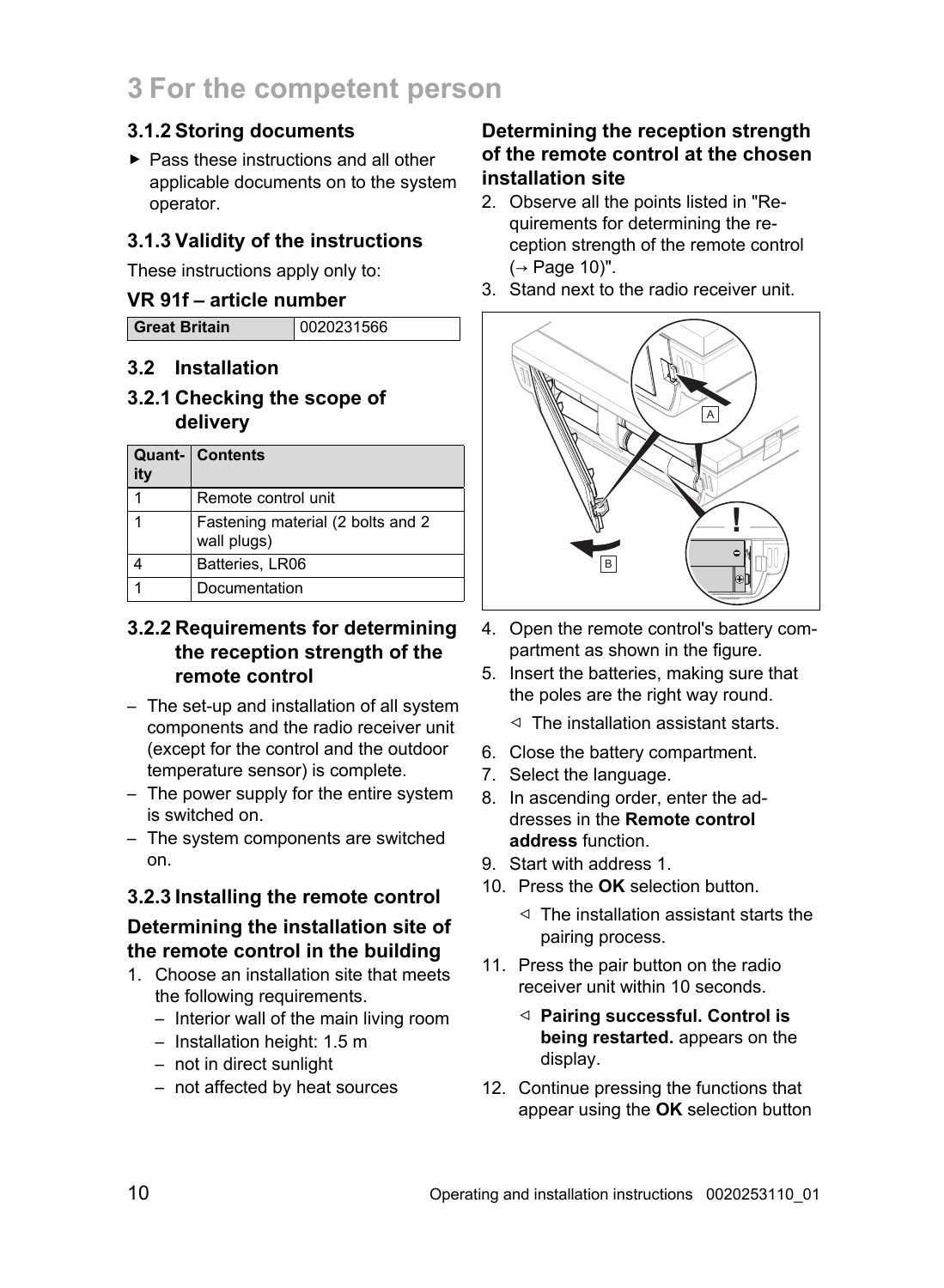### until the **Radio link signal strength** function appears in the display.

- 13. Go to the chosen installation site.
- 14. Close all doors behind you on the way to the installation site.
- 15. If dashes (--) appear in the display instead of the value and the background lighting is off, press one of the selection buttons or turn the rotary knob.

**Conditions**: Background lighting is on, The display shows dashes (--)

 $\triangleright$  Make sure that the power supply is switched on.

**Conditions**: Background lighting is on, The display shows dashes  $(-)$ , The reception strength is < 4

 $\blacktriangleright$  Find an installation site for the remote control that is within the reception range.

**Conditions**: Background lighting is on, The reception strength is  $\geq 4$ 

 $\blacktriangleright$  Mark the position on the wall where the reception strength is sufficiently high.

### **Attaching the unit mounting bracket to the wall**



16. Remove the unit mounting bracket from the remote control as shown in the figure.



17. Remove the cover on the unit mounting bracket as shown in the figure.



18. Attach the unit mounting bracket including cover as shown in the figure.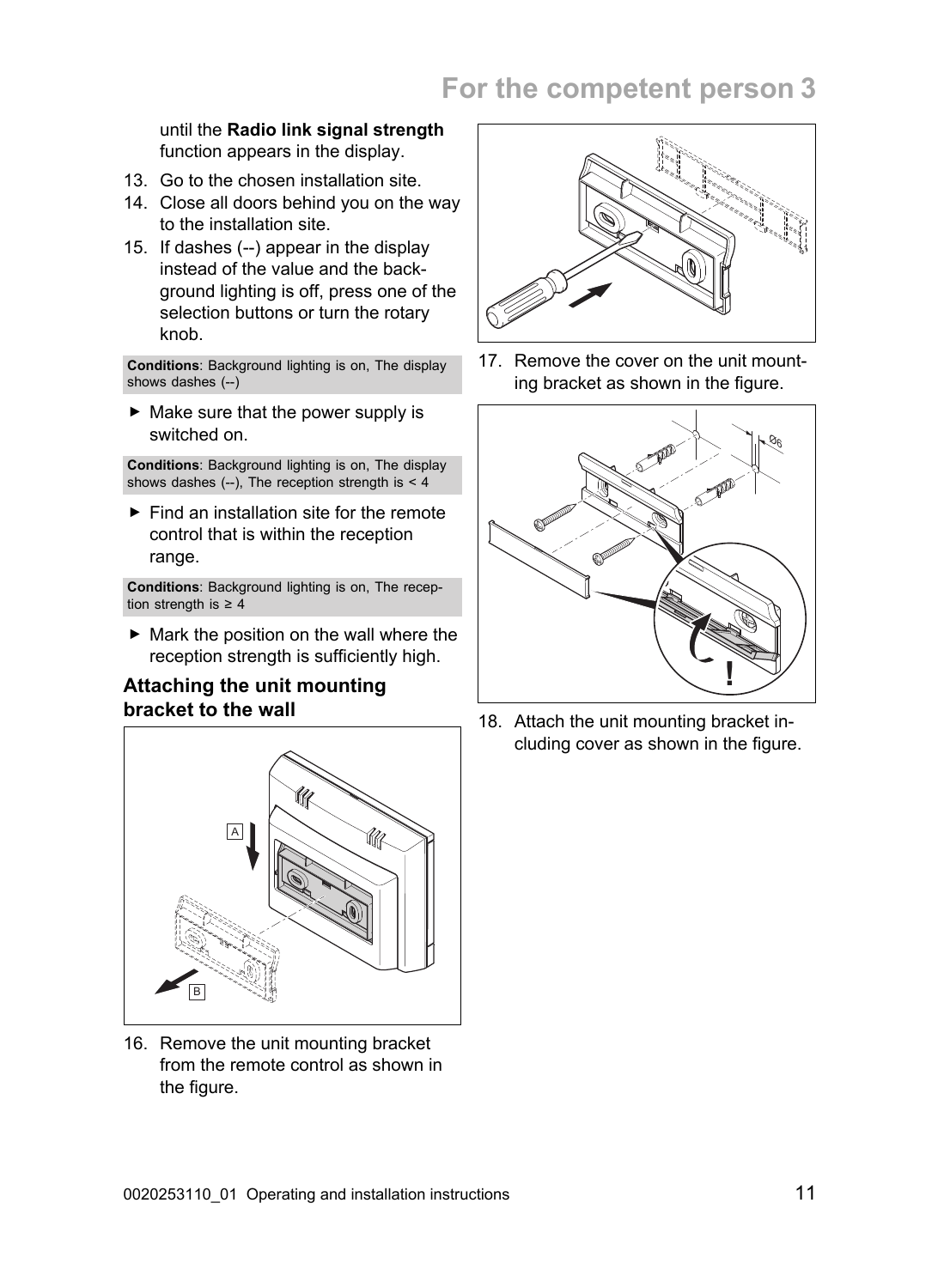### **Fitting the remote control**



19. Fit the remote control to the unit mounting bracket as shown in the figure, making sure that it clicks into place.

### **3.3 Start-up**

### **3.3.1 Preparatory work for start-up**

- The remote control has been installed.
- The installation assistant has been closed by pressing the **OK** selection button and the display is showing the basic display.
- The reception strength is ≥ 4.

### **3.3.2 Configuring settings on the control**

- 1. If you would also like to use the room temperature sensor in the remote control unit, select the **Temp. mod.** or **Thermost.** setting in the **Room temp. mod.** function.
- 2. Specify in which zone the remote control unit has been installed.
- 3. Scroll through the display to the zone in which the remote control unit has been installed.
- 4. Reduce the setting in this zone to **Yes** in the **Zone activated** function.

5. Assign the address for the remote control unit that should be triggered in the **Zone assignment** function in this zone.

### **3.3.3 Changing the settings later**

All settings that you have made via the installation assistant can be changed again at a later date via the operator or installer operating level.

Operating levels (→ Page 15) Installer level (→ Page 18)

### **3.4 Handing over to the operator**

- ▶ You must inform the operator about how to handle their product and how it works.
- $\blacktriangleright$  Provide the operator with all relevant instructions and unit documentation for safe-keeping.
- $\triangleright$  Go through the operating instructions with the operator .
- ▶ Answer any questions the operator may have.
- $\blacktriangleright$  In particular, draw the operator's attention to the safety information that they must follow.
- ▶ Inform the operator that room air must be able to circulate freely around the product, and that it should not be covered by furniture, curtains or other objects.
- $\blacktriangleright$  Inform the operator that all the radiator valves in the room where the product is installed must be fully open.

### **3.5 Operation**

You can only operate the remote control in combination with the **VRC 700f** control. This means that it is necessary to read the operating instructions for the **VRC 700f** control.

The operating instructions for the controller will provide you with

– Information on the operating structure.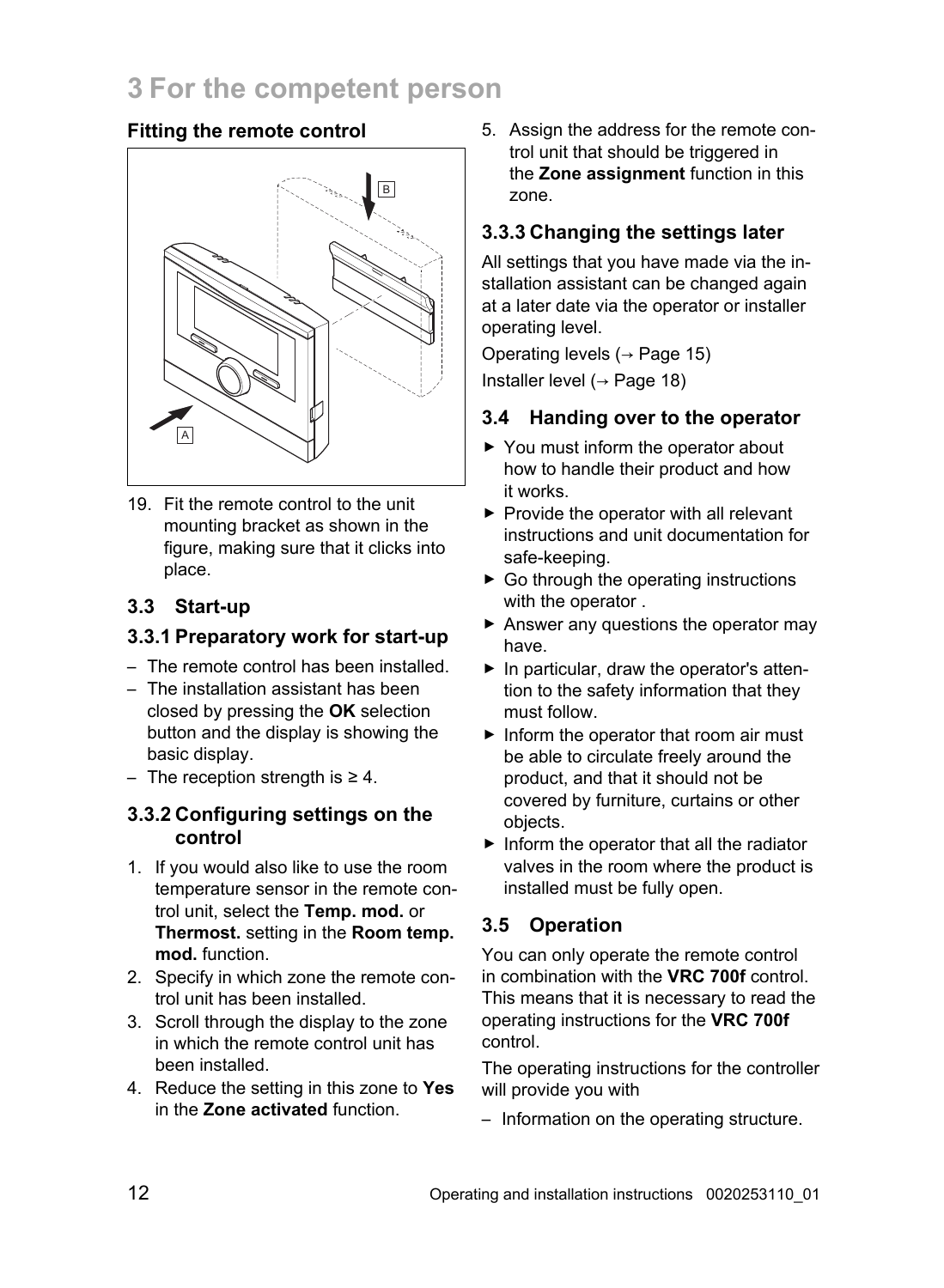- Information on the operating concept with examples.
- A detailed description of the operating and display functions that the remote control unit also has.

### **3.5.1 Resetting to factory setting**

You can use this function to reset all the set values that you configured using the remote control installation assistant.

The communication link between the remote control and the radio receiver unit must not be broken or interrupted.

You can access the **Reset to default setting?** function directly by activating the remote control using the rotary knob or one of the selection buttons and then pressing and holding both selection buttons at the same time for at least 10 seconds.

### **3.6 Operating and display functions**

The remote control has an end user level and an installer level.

The setting and read-out options for the competent person can be found via the selection button **MenuInstaller level** → **Enter code**.

If you do not know the code, you can clear the code using the **Default setting** function. All the set values will be lost if you do this.

Operating modes  $(\rightarrow$  Page 15)

Operating levels  $(→$  Page 15)

Installer level  $(→$  Page 18)

The path details given at the start of each function description indicate how you reach this function in the menu structure.

### **3.6.1 Reading the fault status**

#### **Menu** → **Installer level** → **System configuration** [**System** ----] → **Fault status**

– This function allows you to read the status of the heating installation. If there is no fault present, the **No fault** message appears. If a there is a fault, then **Fault list** appears as a status. If you press the right-hand selection button, the fault messages ( $\rightarrow$  Page 14) will be displayed.

### **3.6.2 Reading the software version**

#### **Menu** → **Installer level** → **System configuration** [**System** ----] → **Control modules**

– You can use this function to read the software versions of the remote control unit.

### **3.6.3 Setting the address for the remote control unit**

#### **Menu** → **Installer level** → **System configuration** [**System** ----] → **Remote control address**

– You can use this function to set the address for the remote control unit.

Every remote control unit has a unique address, starting with Address 1. Increase the number in the address consecutively for each additional remote control unit used.

If you change the remote control's address, the pairing process starts automatically. For the radio receiver unit to detect that the remote control has a new address, you will need to press the pair button on the radio receiver unit within 10 seconds.

### **3.6.4 Reading the reception strength**

#### **Menu** → **Installer level** → **System configuration** [**System** ----] → **Signal strength**

- You can use this function to read how strong the radio link between the radio receiver unit and the remote control is.
- 4: The radio link is within the acceptable range. If the reception strength is < 4, the radio link is not stable.
- 10: The radio link is highly stable.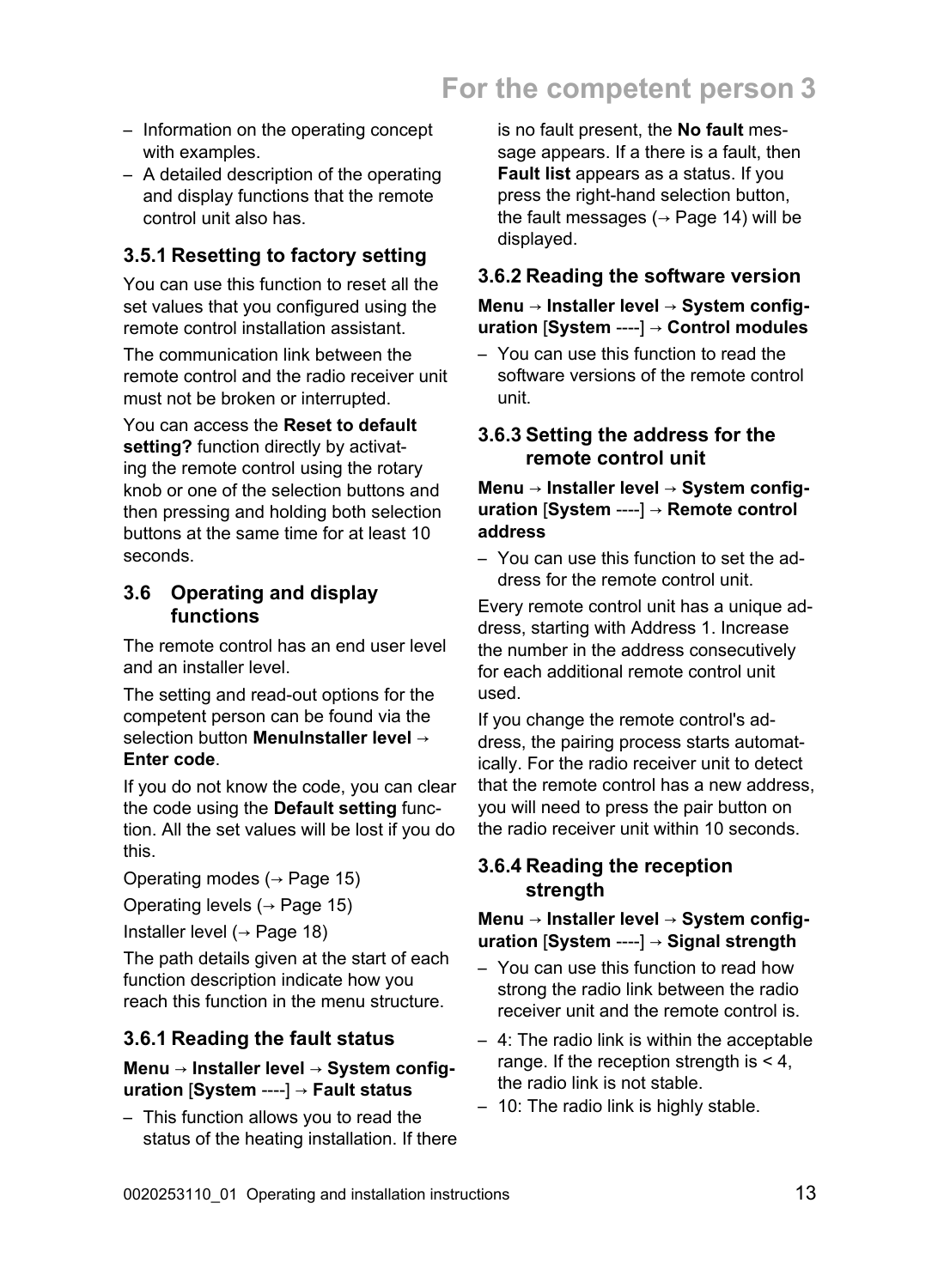### **3.7 Fault messages and faults**

### **3.7.1 Fault messages**

If a fault occurs in the heating installation,  $\Phi$  will appear in the display together with a fault message.

### **3.7.1.1 Troubleshooting measures**

Troubleshooting faults ( $\rightarrow$  Appendix B.2) Troubleshooting errors ( $\rightarrow$  Appendix B.3)

### **3.8 Decommissioning**

### **3.8.1 Decommissioning the product**

- 1. Decommission all components of the heating installation, as described in the installation instructions for the individual components.
- 2. Take the remote control out of the unit mounting bracket.
- 3. Remove the batteries.
- 4. Remove the cover on the unit mounting bracket.
- 5. Unscrew the unit mounting bracket from the wall.

### **3.9 Customer service**

Customer service addresses can be found in the installation instructions for the controller.

### **3.10 Technical data**

### **3.10.1 Remote control unit**

| <b>Battery type</b>                             | <b>LR06</b>  |
|-------------------------------------------------|--------------|
| <b>Transmission frequency</b>                   | 868 MHz      |
| <b>Transmission power</b>                       | $\leq 10$ mW |
| Range outdoors                                  | ≤ 100 $m$    |
| Range indoors                                   | ≤ 25 $m$     |
| Level of protection                             | IP 20        |
| <b>Protection class</b>                         | Ш            |
| <b>Maximum permitted ambient</b><br>temperature | $060$ °C     |
| Rel. room humidity                              | 3590%        |
| Height                                          | 115 mm       |
| Width                                           | 147 mm       |
| Depth                                           | 50 mm        |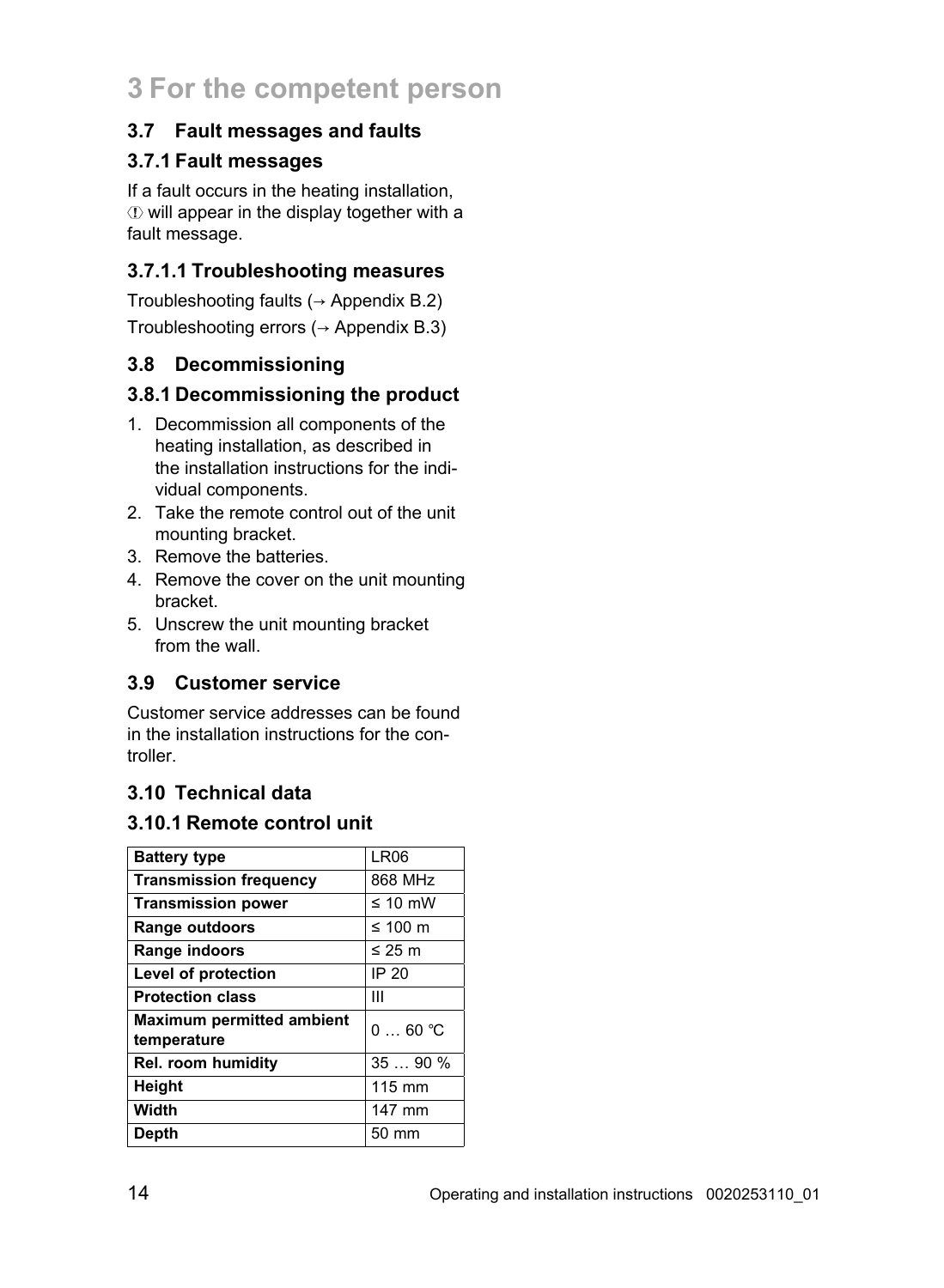# **Appendix A For the operator**

### **A.1 Operating modes**

| <b>Operating mode</b>    | <b>Setting</b>           | <b>Default setting</b>   |  |  |  |  |
|--------------------------|--------------------------|--------------------------|--|--|--|--|
| Operating mode           |                          |                          |  |  |  |  |
| Heating                  | off, Auto, Day, Set-back | Auto                     |  |  |  |  |
| Cooling                  | off. Auto. Day           | Auto                     |  |  |  |  |
| Advanced functions       |                          |                          |  |  |  |  |
| 1 day at home            | active                   | $\overline{\phantom{0}}$ |  |  |  |  |
| 1 day away from home     | active                   | $\overline{\phantom{0}}$ |  |  |  |  |
| <b>Ventilation boost</b> | active                   | $\overline{\phantom{0}}$ |  |  |  |  |
| <b>Party function</b>    | active                   | $\overline{\phantom{0}}$ |  |  |  |  |

### **A.2 Operating levels**

A detailed description of the functions can be found in the operating instructions for the controller.

| <b>Setting level</b>                                    | <b>Values</b>         |      | <b>Unit</b>   | Increment, select    | <b>Default</b> |  |
|---------------------------------------------------------|-----------------------|------|---------------|----------------------|----------------|--|
|                                                         | Min.                  | Max. |               |                      | setting        |  |
| Information $\rightarrow$ System status $\rightarrow$   |                       |      |               |                      |                |  |
| System ----                                             |                       |      |               |                      |                |  |
| <b>Fault status</b>                                     | Current value         |      |               | No fault, Fault list |                |  |
| Curr. room air hum.                                     | Current value         |      | $\frac{0}{0}$ |                      |                |  |
| <b>Current dew point</b>                                | Current value         |      | °C            |                      |                |  |
| <b>Battery status</b>                                   | Current value         |      |               | <b>Critical, OK</b>  |                |  |
| Signal strength                                         | Current value         |      |               | 1                    |                |  |
| <b>ZONE1 ----</b>                                       |                       |      |               |                      |                |  |
| Day temp. heating                                       | Current value         |      | °C            | 0.5                  | 20             |  |
|                                                         | 5                     | 30   |               |                      |                |  |
| Day temp. cooling                                       | Current value         |      | °C            | 0.5                  | 24             |  |
|                                                         | 15                    | 30   |               |                      |                |  |
| Set-back temp. heat.                                    | Current value         |      | °C            | 0.5                  | 15             |  |
|                                                         | 5                     | 30   |               |                      |                |  |
| Room temperature                                        | Current value         |      | °C            |                      |                |  |
|                                                         |                       |      |               |                      |                |  |
| Information $\rightarrow$ Contact details $\rightarrow$ |                       |      |               |                      |                |  |
| Installer, Phone num-                                   | <b>Current values</b> |      |               |                      |                |  |
| ber                                                     |                       |      |               |                      |                |  |
|                                                         |                       |      |               |                      |                |  |
| Information $\rightarrow$ Serial number $\rightarrow$   |                       |      |               |                      |                |  |
| Unit number                                             | Permanent value       |      |               |                      |                |  |
|                                                         |                       |      |               |                      |                |  |
| Desired temperature → ZONE1 →                           |                       |      |               |                      |                |  |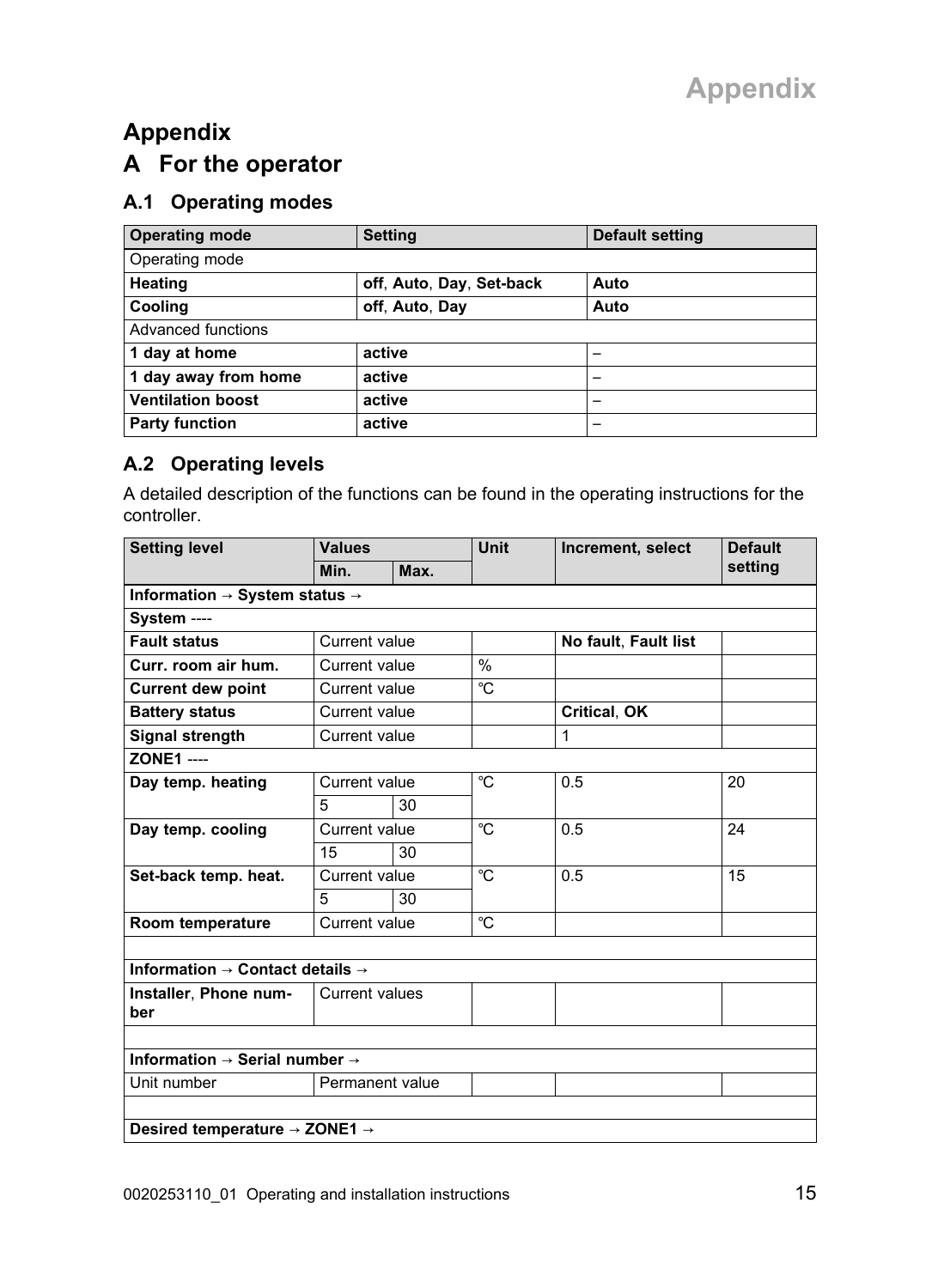# **Appendix**

| <b>Setting level</b>                                                    | <b>Values</b>        |                      | Unit      | Increment, select                                                                                                                               | <b>Default</b>                                                                 |
|-------------------------------------------------------------------------|----------------------|----------------------|-----------|-------------------------------------------------------------------------------------------------------------------------------------------------|--------------------------------------------------------------------------------|
|                                                                         | Min.                 | Max.                 |           |                                                                                                                                                 | setting                                                                        |
| Day temp. heating                                                       | 5                    | 30                   | °C        | 0.5                                                                                                                                             | 20                                                                             |
| Day temp. cooling                                                       | 15                   | 30                   | °C        | 0.5                                                                                                                                             | 24                                                                             |
| Set-back temp. heat.                                                    | 5                    | 30                   | °C        | 0.5                                                                                                                                             | 15                                                                             |
|                                                                         |                      |                      |           |                                                                                                                                                 |                                                                                |
| Time programmes $\rightarrow$ ZONE1: Heating $\rightarrow$              |                      |                      |           |                                                                                                                                                 |                                                                                |
| Individual days and<br>blocks                                           |                      |                      |           | Monday, Tues-<br>day, Wednesday,<br>Thursday, Friday,<br>Saturday, Sunday<br>and Monday - Fri-<br>day. Saturday -<br>Sunday, Monday -<br>Sunday | $Mo - Fr$ :<br>06:00-<br>22:00<br>Sa: 07:30-<br>23:30<br>Su: 07:30-<br>22:00   |
| Period 1: Start - End<br>Period 2: Start - End<br>Period 3: Start - End | 00:00                | 24:00                | $h$ : min | 00:10                                                                                                                                           |                                                                                |
|                                                                         |                      |                      |           |                                                                                                                                                 |                                                                                |
| Time programmes $\rightarrow$ ZONE1: Cooling $\rightarrow$              |                      |                      |           |                                                                                                                                                 |                                                                                |
| Individual days and<br>blocks                                           |                      |                      |           | Monday, Tues-<br>day, Wednesday,<br>Thursday, Friday,<br>Saturday, Sunday<br>and Monday - Fri-<br>day. Saturday -<br>Sunday, Monday -<br>Sunday | $Mo$ - $Fr$ :<br>06:00-<br>22:00<br>Sa: 07:30-<br>23:30<br>Su: 07:30-<br>22:00 |
| Period 1: Start - End<br>Period 2: Start - End<br>Period 3: Start - End | 00:00                | 24:00                | h:min     | 00:10                                                                                                                                           |                                                                                |
|                                                                         |                      |                      |           |                                                                                                                                                 |                                                                                |
| Days away from home scheduling $\rightarrow$                            |                      |                      |           |                                                                                                                                                 |                                                                                |
| <b>Start</b>                                                            | 01.01.01             | 31.12.99             | dd.mm.yy  | Day.Month.Year                                                                                                                                  | 01.01.14                                                                       |
| End                                                                     | 01.01.01             | 31.12.99             | dd.mm.yy  | Day Month Year                                                                                                                                  | 01.01.14                                                                       |
| Temperature                                                             | 5                    | 30                   | °C        | 1                                                                                                                                               | 15                                                                             |
|                                                                         |                      |                      |           |                                                                                                                                                 |                                                                                |
| Days at home scheduling $\rightarrow$<br><b>Start</b>                   |                      |                      |           |                                                                                                                                                 |                                                                                |
| End                                                                     | 01.01.01<br>01.01.01 | 31.12.99<br>31.12.99 | dd.mm.yy  | Day.Month.Year<br>Day Month Year                                                                                                                | 01.01.14<br>01.01.14                                                           |
|                                                                         |                      |                      | dd.mm.yy  |                                                                                                                                                 |                                                                                |
|                                                                         |                      |                      |           |                                                                                                                                                 |                                                                                |
| Basic settings $\rightarrow$ Language $\rightarrow$                     |                      |                      |           | Selectable language                                                                                                                             | English                                                                        |
|                                                                         |                      |                      |           |                                                                                                                                                 |                                                                                |
| Basic settings $\rightarrow$ Display $\rightarrow$                      |                      |                      |           |                                                                                                                                                 |                                                                                |
| Display contrast                                                        | 1                    | 15                   |           | 1                                                                                                                                               | 9                                                                              |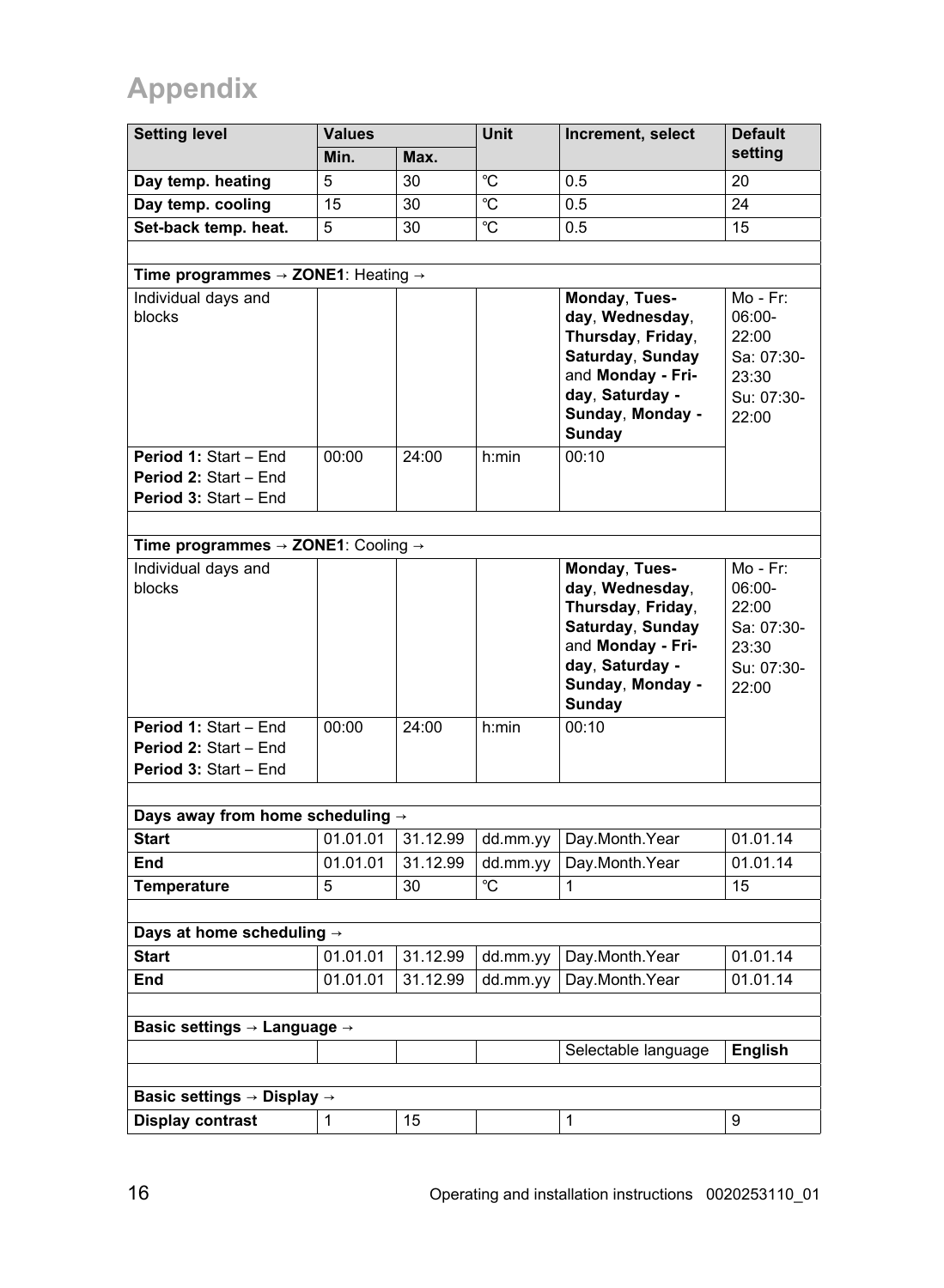# **Appendix**

| <b>Setting level</b>                                       | <b>Values</b> |      | <b>Unit</b> | Increment, select       | <b>Default</b> |  |  |
|------------------------------------------------------------|---------------|------|-------------|-------------------------|----------------|--|--|
|                                                            | Min.          | Max. |             |                         | setting        |  |  |
| <b>Button lock</b>                                         |               |      |             | off, On                 | Off            |  |  |
| Preferred display                                          |               |      |             | <b>Heating, Cooling</b> | Heating        |  |  |
|                                                            |               |      |             |                         |                |  |  |
| Basic settings $\rightarrow$ Offset $\rightarrow$          |               |      |             |                         |                |  |  |
| Room temperature                                           | $-3.0$        | 3.0  | ĸ           | 0.5                     | 0.0            |  |  |
|                                                            |               |      |             |                         |                |  |  |
| Basic settings $\rightarrow$ Enter zone name $\rightarrow$ |               |      |             |                         |                |  |  |
| ZONE1                                                      |               | 10   |             | A to Z, 0 to 9, space   | ZONE1          |  |  |
|                                                            |               |      |             |                         |                |  |  |
| Installer level $\rightarrow$                              |               |      |             |                         |                |  |  |
| Enter code                                                 | 000           | 999  |             | 1                       | 000            |  |  |

### **A.3 Troubleshooting**

| Symptom                                                                    | Possible cause                        | <b>Measure</b>                                                                                                                                                                                                                                                                                                                                                                                                                                                                                                                                                         |
|----------------------------------------------------------------------------|---------------------------------------|------------------------------------------------------------------------------------------------------------------------------------------------------------------------------------------------------------------------------------------------------------------------------------------------------------------------------------------------------------------------------------------------------------------------------------------------------------------------------------------------------------------------------------------------------------------------|
| Display remains dark                                                       | The batteries are flat                | Change all the batteries. $(\rightarrow$ Page 8)<br>1.<br>If the fault persists, inform the competent<br>2.<br>person.                                                                                                                                                                                                                                                                                                                                                                                                                                                 |
| No changes in the<br>display when the<br>rotary knob is turned             | Software error                        | Take all the batteries out.<br>$\mathbf{1}$<br>2.<br>Insert the batteries in the battery compart-<br>ment, making sure that the poles are the<br>right way round.<br>If the fault persists, inform the competent<br>3.<br>person.                                                                                                                                                                                                                                                                                                                                      |
| No changes in the<br>display via the se-<br>lection buttons are<br>pressed | Software error                        | Take all the batteries out.<br>$\mathbf{1}$<br>Insert the batteries in the battery compart-<br>2.<br>ment, making sure that the poles are the<br>right way round.<br>If the fault persists, inform the competent<br>3.<br>person.                                                                                                                                                                                                                                                                                                                                      |
| Display view: No RF<br>communication                                       | The reception strength<br>is too weak | Take the remote control to the radio<br>$\mathbf{1}$<br>receiver unit and see if the reception<br>strength increases.<br>If the reception strength is greater than<br>2.<br>4, have the competent person install the<br>remote control in a different location.<br>If the reception strength when directly next<br>3.<br>to the radio receiver unit is less than 4.<br>switch off the mains switch for all the heat<br>generators and then wait approximately 1<br>minute before switching it back on.<br>If the fault persists, inform the competent<br>4.<br>person. |
| Display view: Change<br>batteries                                          | The batteries are al-<br>most flat    | 1.<br>Change all the batteries. $(\rightarrow$ Page 8)<br>If the fault persists, inform the competent<br>2.<br>person.                                                                                                                                                                                                                                                                                                                                                                                                                                                 |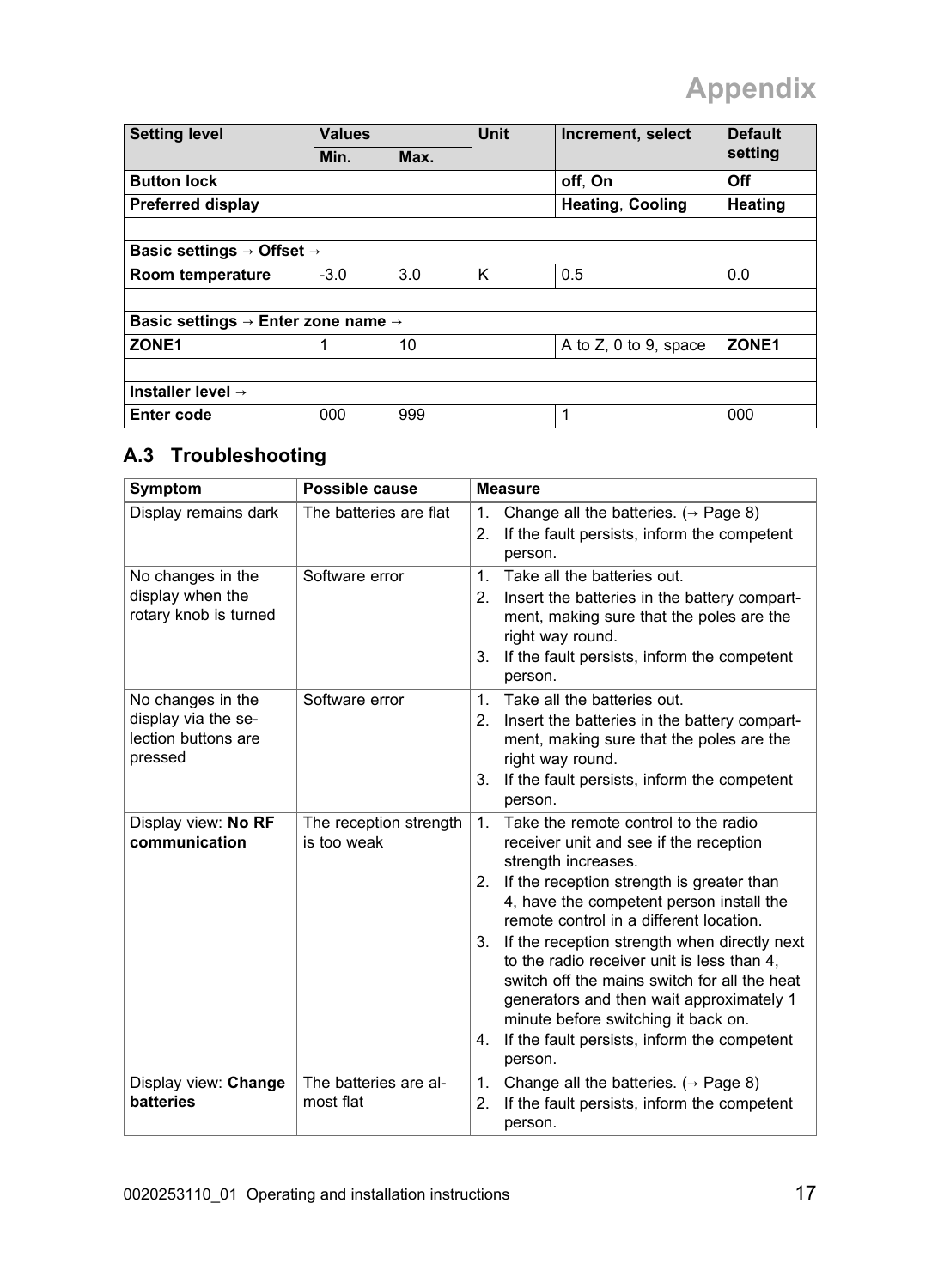# **Appendix**

| Symptom                | Possible cause        | <b>Measure</b>                                          |
|------------------------|-----------------------|---------------------------------------------------------|
| Display view: Button   | Button lock is active | If you would like to change any of the val-<br>1.       |
| lock active To un-     |                       | ues, follow the instructions on the display.            |
| lock, press OK for     |                       | Also read the "Activating Button lock"<br>2.            |
| 3 seconds, it is not   |                       | function ( $\rightarrow$ Operating instructions for the |
| possible to change the |                       | control) for more details.                              |
| settings or values     |                       |                                                         |

# **B For the competent person**

### **B.1 Installer level**

| <b>Setting level</b>                                                                                                                                             | <b>Values</b>  |      | Increment, select | Default setting |
|------------------------------------------------------------------------------------------------------------------------------------------------------------------|----------------|------|-------------------|-----------------|
|                                                                                                                                                                  | Min.           | Max. |                   |                 |
| Installer level $\rightarrow$                                                                                                                                    |                |      |                   |                 |
| Enter code                                                                                                                                                       | 000            | 999  | 1                 | 000             |
|                                                                                                                                                                  |                |      |                   |                 |
| Installer level $\rightarrow$ System configuration $\rightarrow$                                                                                                 |                |      |                   |                 |
| System ----                                                                                                                                                      |                |      |                   |                 |
| <b>Fault status</b>                                                                                                                                              | Current value* |      |                   |                 |
| <b>Control modules</b>                                                                                                                                           | Display        |      | Software version  |                 |
| Remote control address                                                                                                                                           | 1              | 8    | 1                 | 1               |
| Signal strength                                                                                                                                                  | $\Omega$       | 10   | 1                 |                 |
| * If no fault is present, the status is No fault. If there is a fault, Fault list appears and you can<br>read the fault message in the "Fault messages" section. |                |      |                   |                 |

### **B.2 Remedy**

| <b>Message</b>                                                      | Possible cause                              | <b>Measure</b>                                                                                                     |
|---------------------------------------------------------------------|---------------------------------------------|--------------------------------------------------------------------------------------------------------------------|
| Room temp. sensor<br>fault                                          | The room temperature<br>sensor is defective | $\blacktriangleright$ Replace the remote control unit.                                                             |
| No zone assignment<br>for the remote con-<br>trol or the controller | No remote control<br>address                | ► Set the correct address on the remote con-<br>trol unit in the Remote control address<br>function.               |
|                                                                     | No zone assignment                          | ► Set the correct address for the remote con-<br>trol unit on the controller in the Zone as-<br>signment function. |
| <b>System fault</b>                                                 | Faults in the system                        | Assess the fault messages in the controller.                                                                       |

### **B.3 Troubleshooting**

| Symptom              | Possible cause                                                      | <b>Measure</b>                                                                                               |
|----------------------|---------------------------------------------------------------------|--------------------------------------------------------------------------------------------------------------|
| Display remains dark | The batteries are flat                                              | $\triangleright$ Change all the batteries. ( $\rightarrow$ Page 8)                                           |
|                      | The batteries in the<br>control have not been<br>inserted correctly | Insert the batteries in the battery compart-<br>ment, making sure that the poles are the<br>right way round. |
|                      | The product is defect-<br>ive                                       | $\triangleright$ Replace the product.                                                                        |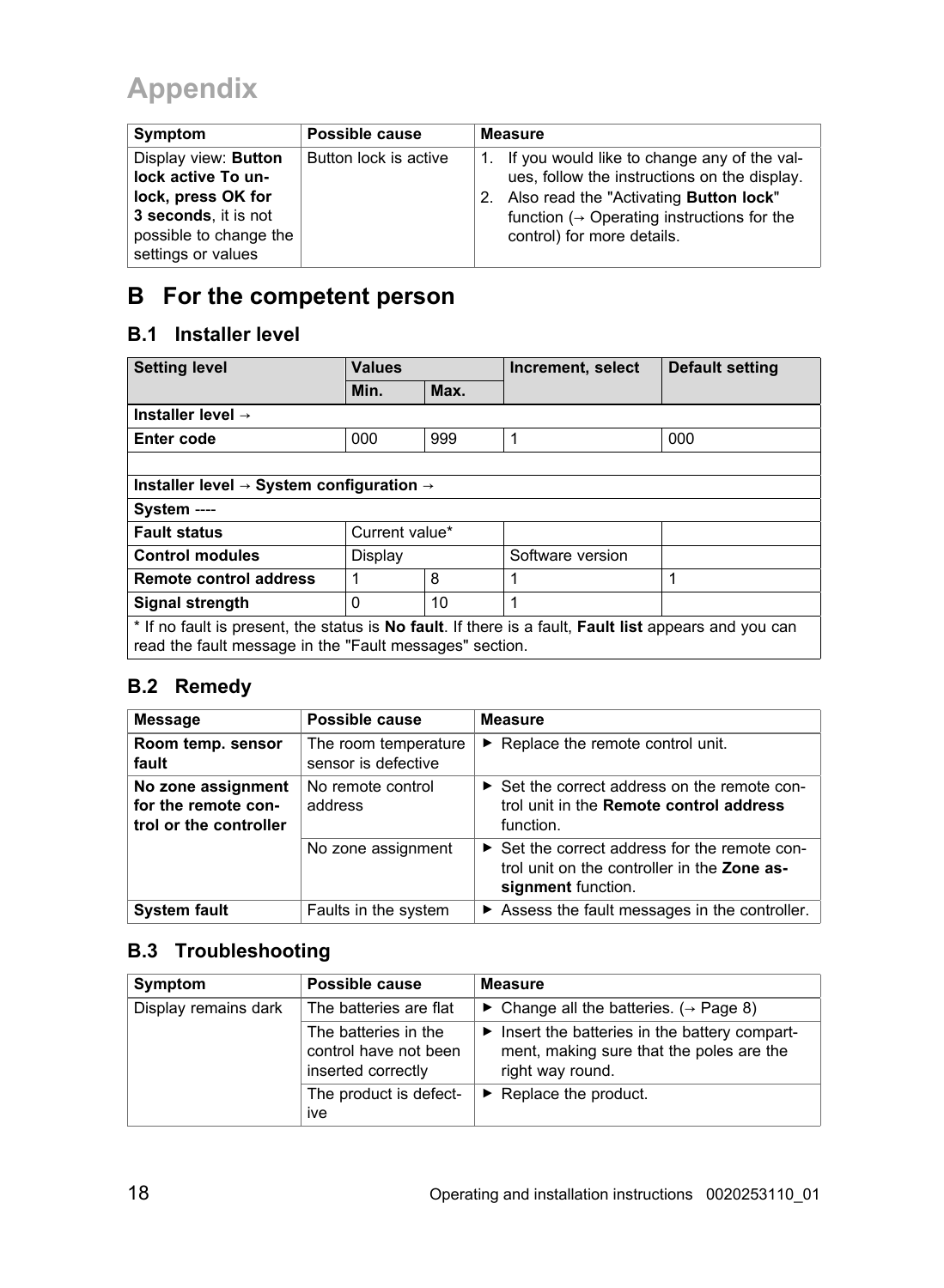| Symptom                                                                    | Possible cause                                                | <b>Measure</b>                                                                                                                                                                                                                             |
|----------------------------------------------------------------------------|---------------------------------------------------------------|--------------------------------------------------------------------------------------------------------------------------------------------------------------------------------------------------------------------------------------------|
| No changes in the<br>display when the<br>rotary knob is turned             | Software error                                                | $\mathbf{1}$<br>Take all the batteries out.<br>2.<br>Insert the batteries in the battery compart-<br>ment, making sure that the poles are the<br>right way round.                                                                          |
|                                                                            | The product is defect-<br>ive                                 | $\blacktriangleright$ Replace the product.                                                                                                                                                                                                 |
| No changes in the<br>display via the se-<br>lection buttons are<br>pressed | Software error                                                | Take all the batteries out.<br>$\mathbf{1}$<br>2.<br>Insert the batteries in the battery compart-<br>ment, making sure that the poles are the<br>right way round.                                                                          |
|                                                                            | The product is defect-<br>ive                                 | $\blacktriangleright$ Replace the product.                                                                                                                                                                                                 |
| Display view: No RF<br>communication                                       | No power supply to<br>the radio receiver unit                 | $\triangleright$ Reconnect the power supply to the radio<br>receiver unit                                                                                                                                                                  |
|                                                                            | The remote control<br>is outside the radio<br>reception range | Take the remote control to the radio<br>$\mathbf{1}$<br>receiver unit and see if the reception<br>strength increases.<br>If the reception strength is $\leq 4$ , find a new<br>2 <sup>2</sup><br>installation site for the remote control. |
|                                                                            | The product is defect-<br>ive                                 | $\triangleright$ Replace the product.                                                                                                                                                                                                      |
| It is not possible to<br>switch to the installer<br>level                  | You do not know the<br>code for the installer<br>level        | Reset the remote control to the factory set-<br>tings ( $\rightarrow$ Page 13).                                                                                                                                                            |